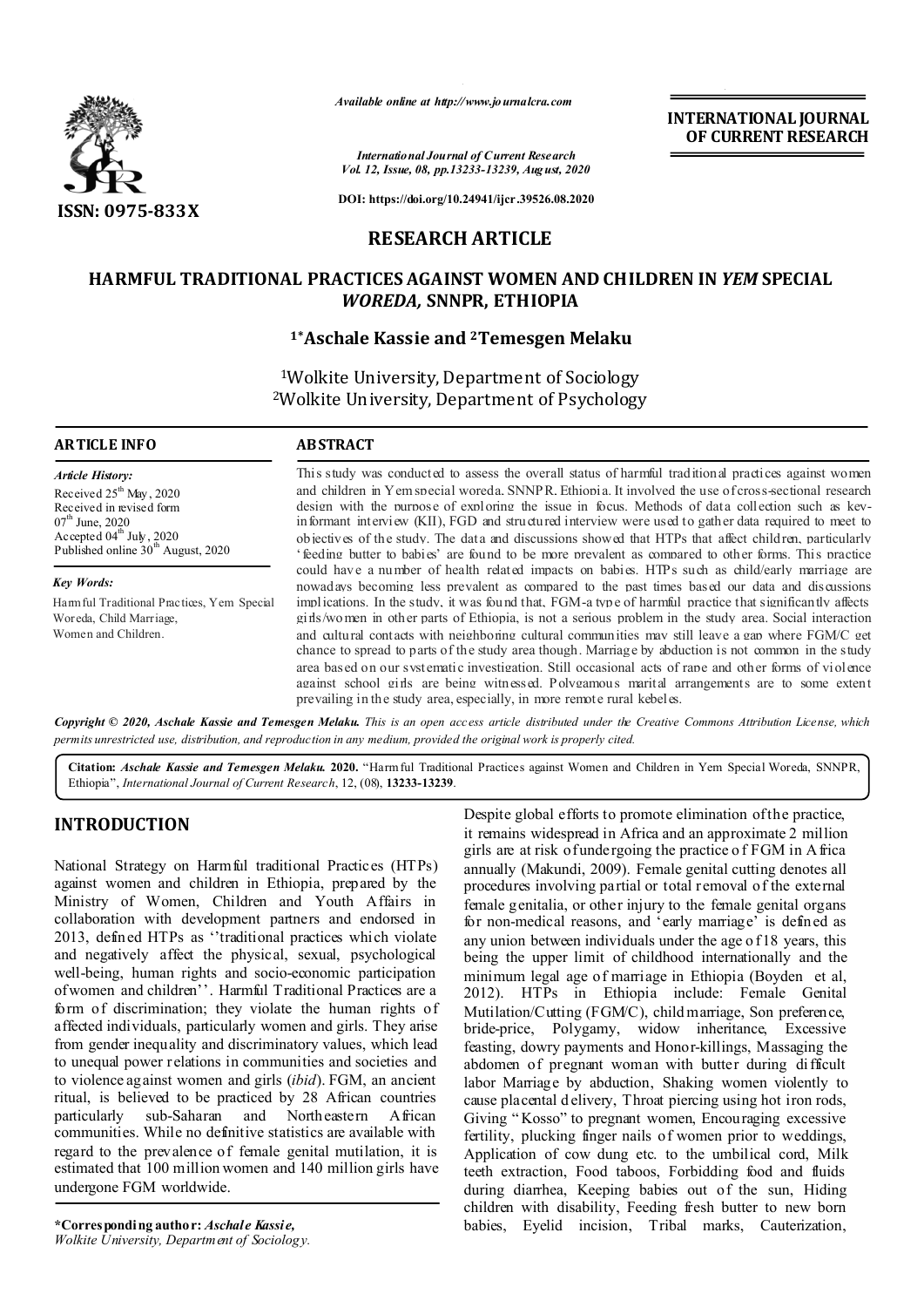Bloodletting, Tattooing, Emasculation and others (Assefa, et al, 2005). Despite the concerns given to HTPs by different agents including the government, researchers, NGOs and other bodies in Ethiopia, harmful traditional practices are still prevalent having different forms. Though no reliable and up to date data on the prevalence of different Harmful Traditional Practices (HTPs) in Ethiopia, the available evidence indicates that Female Genital Mutilation/ Cutting (FGM/C), abduction for marriage and early forced and child marriage constitute the most prevalent forms of violence against women/girls that adversely affect millions of women and girls in the country (UNICEF-Ethiopia, 2015). The SNNPR has made relatively better achievement compared to other regions in reducing child marriage. 41 p er cent and 16 per cent o f women aged 20-24 got married before the age o f 18 and 15 respectively. T he regional variation holds true for the child marriage as well; the highest prevalence rate is in Amhara (44.8 per cent), followed by Tigray (34.1 p er cent), Benishangul-Gumuz (31.9 per cent) and Addis Ababa at 32.3 per cent. From the 1997 baseline survey up to the follow up survey of 2008, the highest decline is observed in SNNP regional state where the prevalence rate declined from 18.7 per cent to 9.9 per cent and in B enishangul-Gumuz where it declined from 50.1 per cent to 31.9 per cent (ibid).

## **Objectives of the Study**

The general objective of this study is to assess the overall status of h arm ful traditional practices (with special emphasis on women and children) in *Yem liyu woreda* , SNNPR. Based on the above general objective, the study was carried with the purpose of meeting the following specific objectives. These are:

- Identi fying the major types of harmful traditional practices that prevail in the study area,
- Identi fy and recommend possible and appropriate mechanisms of intervention to reduce and avoid alltogether HTPs and their negative impacts on the life of people (taking women and children at the center of focus) in the study area.

**Scope of the Study:** The scope of this assessment is limited to examining the overall status of HTPs against women and children in Yem Special Woreda. More precisely, HTPs such as child/early marriage, FGM, polygamy, marriage by abduction and others harmful practices that impact women and children were emphasized. It was also attempted to review the efforts that are made in line with tackling these practices. The gaps left and possible way outs to this was also another point of focus in this assessment.

## **METHODS AND MATERIALS**

**Study Area:** The *Yem* people are living in *Yem* special woreda which is located within the Southern Nations, Nationalities and Peoples (SNNP) Regional State according to the federal administrative structure of the present Ethiopian government. Based on the 2007 Census conducted by the Central Statistical Agency of Ethiopia (CSA), this woreda has a total population of 80,687. The neighbors of the *Yem* are the *Gurage, Hadiya*, and *Kambata* to the east across the Gibe River and Jimma zone to the south, north, and west. The area is situated at an altitude ranging between 500 and 3,500 meters and between 7030' N and 8035' N latitude and 41 025' E and 41 055' E longitude (Getachew, 2001 cited in Lemma et al., 2019).

The region covers only about 34,000 hectares of land, mainly comprising mountain ranges, gorges, and deep valleys (Tiffin, 1965 cited in G etachew, 2001). The *Yem* are one o f the indigenous people of south-west Ethiopia who used to have their own kingdom, with an elaborate system of political and administrative structure (Aklilu, 2002 cited in Lemma et al., 2019). The native language of Y em people is Yemsa, which is one of the Omotic languages. Althogh many Yem people speak Amharic and Affan Oromo, some also speak Gurage and Hadiya Languages. Yemsa (Yem lamguage) has also close relationship to the Wawro, Kafficho, Wolaita, Bench and Sheko languages. Yemsa is one of the endangered languages, however with the current introduction of s elf administration, and subsequent measures or efforts to promote ans sustain the language, it is gaining the momentum o fits growth (Milkyas,  $2017: 8$ ). The recent capital of the special woreda is Saja located at 239 KMs away from Addis Ababa and 527 KMs from Hawassa. The Yem exercise distinctive circumcision of young male and hosting menstruation period for the female as a symbol of transition to physical maturity (Milkyas, 2017: 8).

**Research Design/Approach:** This study involved the use of cross-sectional research design with the purpose of exploring the issue in focus. Methods of data collection such as keyinformant interview (KII), FGD and structured interview were us ed to gather data required to meet to objectives of the study. The study basically emphasized qualitative approaches for data collection, interpretation and analysis.

**SOURCES OF DATA:** In this study, both primary and secondary sources of data have been used. We have tried to consult various types of documents, literature and government reports as secondary sources of data. In addition, FGDs, KIIs and structured interview were used to gather primary data.

**Instruments of Data Collection:** Three FGDs were conducted, in which issues related to the common types of HTPs in the area, severity of the problems, local justifications for the practices, HTPs tackling efforts and related issues were discussed in a detailed manner. The focused groups were comprised of mothers, young community members, religious leaders administrators. In-depth interviews/discussions were undertaken with Yem Special Woreda Women and Children Affairs Department Deputy Head, one law expert in the department, police officer, health extension workers, Yem Special Woreda Health Srvice Department Deputy Head, Yem Special Woreda Education Department Head and Deputy Head, primary school teachers, secondary school director and community elders. Besides, a total of 32 married women were purposively selected and consulted using a structured interview guideline, based on the researchers' assumption that they are the most appropriate units o f analysis as far as HTPs are concerned.

**Methods of Data Analysis and Interpretation:** the data which gathered from purposively selected respondents through methods of in-depth interviews/KKIs, FGDs were coded and classified according to common attributes. Next, the data in Amharic were translated in to English. The thematically organized FGD and KII/in-depth interview were interpreted and analyzed thematically and descriptively. On the other hand, the structured interview data were entered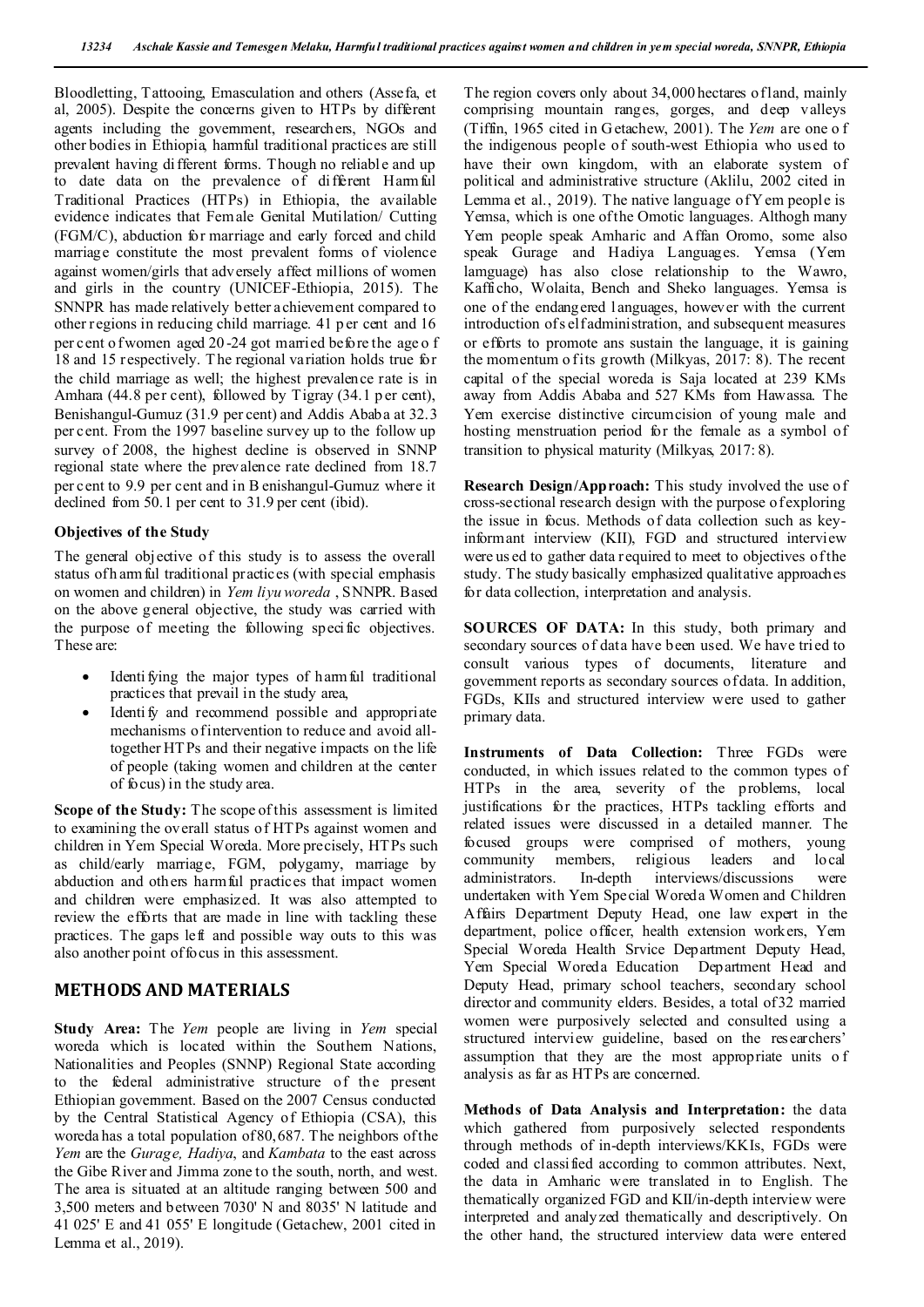and analyzed SPSS version 23.0. Basically, frequency distribution and percentages have been used to present data obtained from purposively selected interviewees.

## **Theoretical Framework and Literature Review**

**Harmful Traditional Practices:** Literature shows that HTPs are a form of discrimination; they violate the human rights of affected individuals, particularly women and girls. They arise from gender inequality and discriminatory values, which lead to unequal power relations in communities and societies and to violence against women and girls. HTPs include forced or early marriage, so-called 'honor'-based violence and female genital mutilation or cutting (FGM). Harmful traditional practices should be defined as widely as possible and include FGM/C, early and forced m arriage, crimes committed in the name of honor, dowry-related violence, and son preference (Action-Aid-UK, nd). These practices which have remote and mysterious origins, and are based on absurd and vague reasons, amount to violence against women and they have proved difficult to eliminate (Kouyate, 2009). Tradition represents the sum total of all behaviors that are learned, shared by a group of p eople and transmitted from generation to generation. It includes language, religion, types of food eaten, and methods of their preparation, childrearing practices and all other values that hold people together and give them a sense of identity and distinguish them from other groups (ibid).

**Child/Early Marriage:** Child marriage refers to engagement of a girl to sort of marital arrangement, usually before the age of 18. Consequences of early/forced marriages include: domestic violence and rape; undesired pregnancies; illegal termination of pregnancies; inadequate or even lack of pregnancy follow-up and antenatal care leading to highly risky delivery, and possibly to the death of the expecting young mother (Kouyate, 2009). Growing evidence from sub-Saharan Africa shows that married girls in the region are at greater risk of H IV infection than sexually active, unmarried girls. One study from Johns Hopkins University found higher HIV rates among married women in rural Uganda (18 percent) than young unmarried women (15 percent).5 A study in Kenya and Zambia by University of Chicago researchers found that among 15- to 19-year-old girls who are sexually active, being married increased their chances o f having HIV by more than 75 percent.6 These studies investigated a limited number of girls in a select number of countries (UNPF, 2003). Early marriage harms girls by denying them their childhood and forcing them into marriage (as children they are unable to make a free and informed choice about a future spouse). The practice also denies girls the right to education and health, as early marriage leads to early childbirth for which girls are mentally and physically unprepared. Due to widespread poverty, child marriage also leads to " selling" of girls, particularly to much older men, who can pay impoverished families for a young girl's marriage (Human Rights Commission-Geneva, 2010).

**Female Genital Mutilation:** The term FGM describes a variety of procedures involving the partial or complete removal o f the external female genitalia and/or injury to the female genital organs for cultural, traditional, or other nontherapeutic reasons.18 More than 130 million girls and women have und ergone the procedure, and an estimated two million girls are at risk of FGM every year.

FGM is associated with a range of serious health problems, including infection, chronic pain, sexual dysfunction, and obstetric complications. Less is known about the psychological and emotional consequences of FGM, but stress, anxiety, and depression may be associated with the procedure (PATH, 2002). Female Genital Mutilation (FGM) comprises all procedures that involve partial or total removal of the external female genitalia, or other injury to the female genital organs for non medical reasons. There are broadly four types: Type 1: Partial or total removal of the clitoris and or the prepuce (clitoridectomy), Type 2: Partial or total removal o f the clitoris and the labia minora, with or without excision of the labia-majora (excision), Type 3: Narrowing of the vaginal opening and creating a seal by cutting and placing together o f the labia minora and/ or the labia majora, with or without excision of the clitoris (infibulations), and Type 4: All other harmful procedures to the female genitalia for non-medical purposes, for example pricking, piercing, incision, or scraping and cauterization (Women and Girls' Network, 2016). FGM has immediate and legacy psychological impacts on girls and women. These include: fear, shock, betrayal of being subjected to the trauma by loving parents, extended family and friends , anger, sadness, confusion, chronic pain syndrome, anxiety, depression, traumatic memories, flashbacks, nightmares, sleep disorders, anger/ irritability, low self esteem, attachment issues and lack of trust, ambivalence towards family and community, and feeling o f incompleteness (Ameson, 2011).

**Polygamy:** According to literatures in the area, Polygamy involves having two or more spouse at the same time. The most common form is polygyny, where a man can have many wives. Less common, but found in some societies such as Tibet, is polyandry, where a woman can have many husbands. Polygyny was accepted or even preferred in three/fourths of preindustrial traditional societies, though it was seldom practiced by the commoners or lower classes. It tended to o ccur most frequently in societies where the route to winning wealth and political power was through attracting followers or having lots of sons to hunt for the family head or defend the family's land (Coontz, 2006).

## **RESULTS AND DISCUSSION**

**Socio-demographic Composition of Interviewees:** As it has been described in the 'methods' part, a total of 32 married women were purposively selected based on the researchers' assumption that they are the most appropriate units of analysis as far as HTPs are concerned. The following table contains information about some socio-demographic characteristics of the study participants in the interview. As it has already been expressed in the previous sections, all the interview participants are women who are married or had marriage experience. In relation to this, the majority, (90.63%) o f the respondents are still living a married life. In terms of the age composition of the interviewees, a fairly majority (34.38%) fall under 24-33 age category. The next majority related to age composition accounts about 32%, which is between 14 and 23 age category. As far as the distribution of interviewees based on specific location within Yem Special Woreda is concerned, 40.63%, 31.25% and the remaining 28.13% belong to *Fofa, Toba* and *Tigir*  administrative clusters respectively. In terms of religious affiliation, the majority of the respondents are Christians, which is 68.75% and 31.25% are Muslims.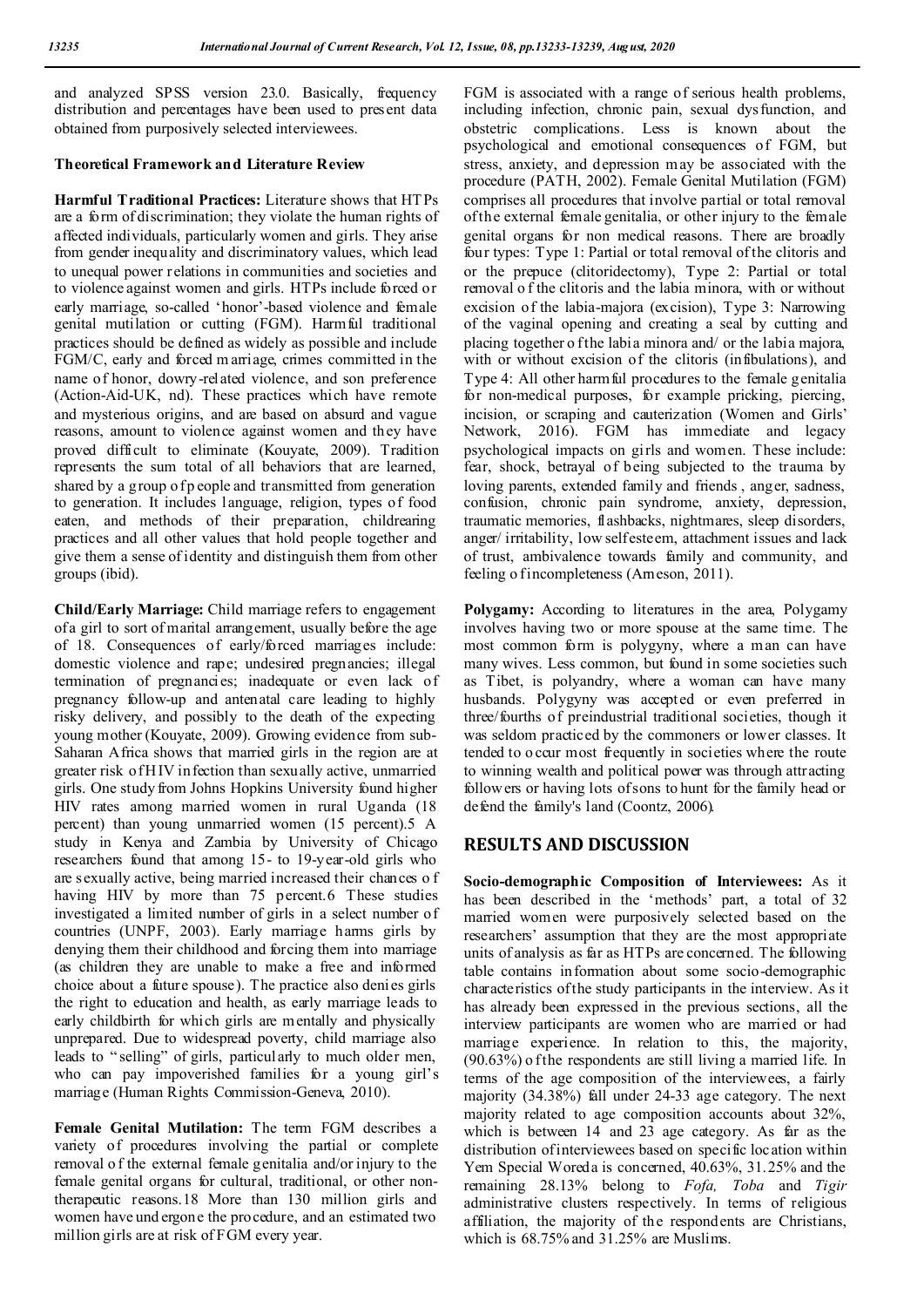As far as educational status is concerned, 58.13% of the respondents had primary schooling, while the next highest 34.37% were found to have no any kind of formal education. 56.25% of the study participants are housewife in terms of occupation. 50% of the respondents reported to have a family size/member between 4 and 6.

**Parental Ex perience and Age Category of the Youngest Child:** As it can be simply inferred from the table above, 87.37% of the interviewees have child. The remaining 15.63% did not report to have child at all. This could be either due to the fact that the couples did not have biological/adopted child yet or lost their child because of different causalities. Majority the interviewees (59.38%) responded that their youngest child is under the age of 5. T he above two questions were basically aimed at addressing HTPs that are performed on children together with an objective to assess the issue in the more recent time. It is assumed by the researchers that the best information about HTPs could be given by married mothers, particularly those with child/children.

#### **Harmful Traditional Practices in the Study Area**

**Early/Child Marriage:** As the data contained in table no. 3 shows, 12.5% of the study participants reported to have experienced early/child marriage. Off course, as compared to *feeding children with butter* (40.63%) and encouragement o f excessive fertility (25%), child marriage as a harmful practice is not prevalent on e. Additionally, the data m ay not directly demonstrate the current status of child marriage since the study participants were asked to report their past experiences. This could lead us to infer that this particular practice is not among the most prevalent HTPs. A health extension worker at Azezata K ebele, in an in-depth interview explained the situation about child marriage as follows.

*…Child marriage has also shown dramatic decline in Yem Special Woreda. This is due to the governments', particularly law enforcement bodies' strong commitment in criminalizing the practice and prosecuting offenders. However, in this and the past year, HTPs like home delivery and child marriage are showing some symptoms of revival. This is due to governments administrative gaps related to the nationwide transition process. That is what I think.*

Also, FG discussions also show local communities are bringing attitudinal and behavioral changes with regard to improving the age-at-marriage of girls. Girls are being encouraged more for schooling than engaging in marital relationships. Another key informant added the following information regarding the encouraging changes that are witnessed in relation to avoiding child marriage.

*…Previously, girls were pressurized to get married at their youngest ages. The reasons for such a practice were stereotypes, poor economic status of girl's parents, family pressures/desire, and immature prior agreement of the couples. However, nowadays, our girls are sent to schools, not obliged to be married. We, the community elders are committed to educating the community to totally abandon HTPs in general and child marriage in particular based on* 

*the information we get from government and health extension workers.*

While the more localized aspect of child/early marriage seems to be improving, in the mo re u rbanizing part o f Yem Special Woreda (Saja town), the practice is worsening as per the in formation obtained from Women and Children Affairs Department in the study area. Based on the reports and discussions made with study participants, very young girls are engaging in marital relationships with usually older men. Some girls both from the rural areas and Saja town are simply deceived by men for simple gifts, materials and money. Various reasons are given to child/child marriage. Ensuring virginity, increasing fertility potential, to get early access to material benefits, conforming to social norms and others are among the main justifications given to child marriage.

**Female Genital Mutilation/Cutting:** Based on the responses o f study participants none of them reported to have experienced FGM/C both on themselves and their female child. In the FGDs and key-informant interviews, it was repeatedly expressed that this type of HTPs is very uncommon among the Yem people and it is a culturally discouraged and unknown thing. In a key-informant interview with Yem Special woreda Women and Children Affairs Office Head, the following has been highlighted concerning FGM/C in the study area.

 *…Female genital mutilation is not common in our area. It is not practiced since the past times and local communities are not practicing it. However, in the most recent time, there is a potential for the practice to penetrate in to our Special woreda, especially in kebeles that share administrative borders with Oromia region and Hadiya Zone.* 

Generally, the survey, FGDs and interviews showed that FGM is not a serious problem to worry about in Yem Special Woreda. But still, there is a strong need to work with neighboring borders since th e practice has a potential to get practiced through social interactions.

**Feeding Butter to New Born Babies:** As the data cont ained in the above (table no. 03) shows, 40.63% of the interviewees answered that they use fresh butter to feeding their babies. The lo cal justifications to this practice include: for energy, strength and growth, as a customary practice transmitted from generation to generation (culturally supported), as food for the new born, for steady and healthy growth, and as replacement for breast milk (when the baby is not able to use breastfeed because of illness or other reasons). HEWs who have involved in the study seriously reported that there are still some mothers doing such practice before babies reach 6 months age, emphasizing that this thing is dangerous to the health of children.

**Marriage by Abduction:** 6.25% of p articipants in the study answered that they have established marital relationship by abduction. However, assuming that this may not tell the current status of this harmful practice, the researchers tried to triangulate data using FGDs and KIIs. The qualitative data showed that this particular practice has shown significant decrement.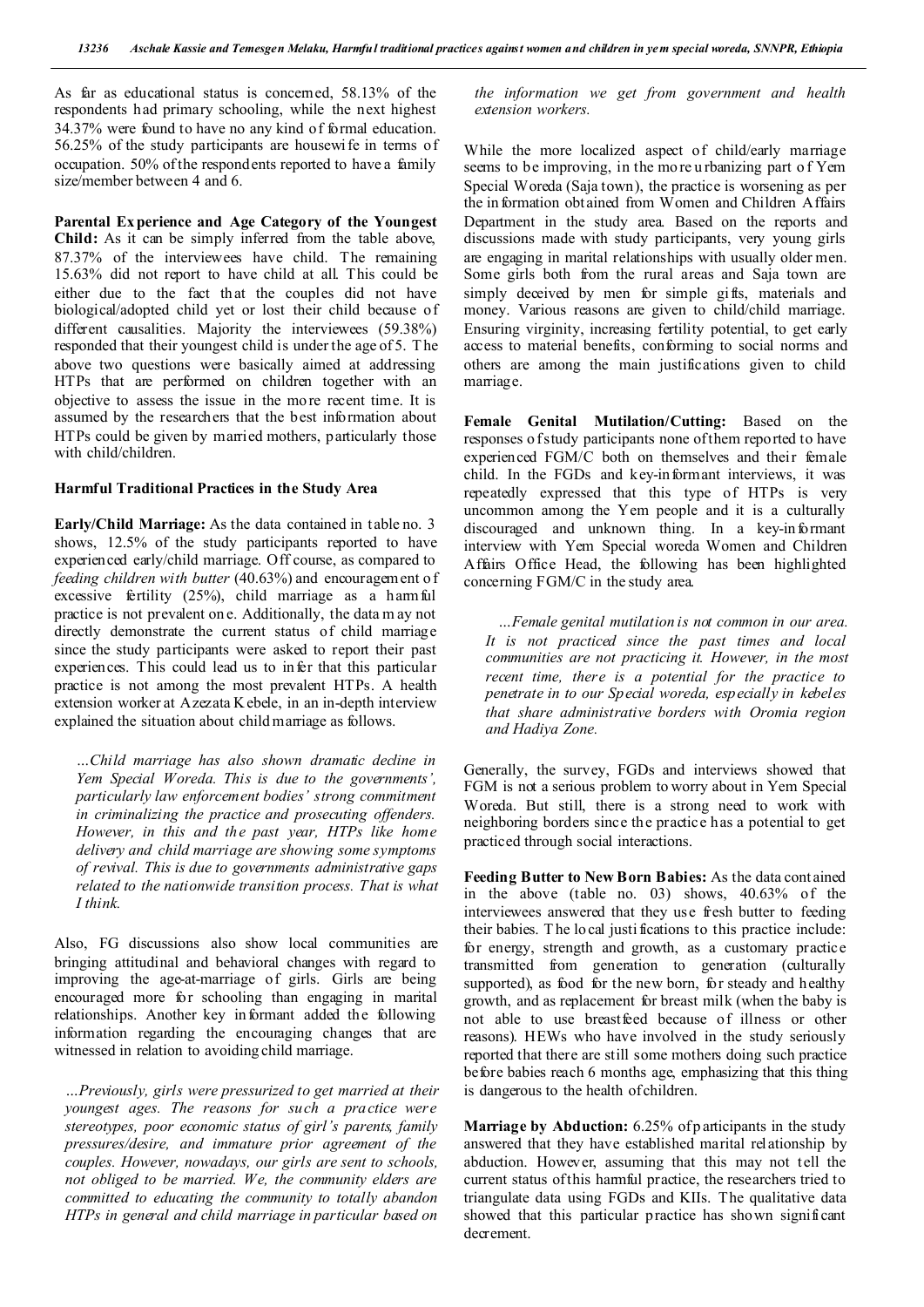| Characteristic/variable   |                                                                   | Frequency        | Percentage   |
|---------------------------|-------------------------------------------------------------------|------------------|--------------|
| <b>Sex</b>                | Male                                                              | $\boldsymbol{0}$ | $\mathbf{0}$ |
|                           | Female                                                            | 32               | 100          |
|                           | Total                                                             | 32               | 100          |
| Age                       | 14-23                                                             | 9                | 32           |
|                           | 24-33                                                             | 11               | 3438         |
|                           | 34-43                                                             | 5                | 15.63        |
|                           | 44-53                                                             | 6                | 18.75        |
|                           | 54 and above                                                      | $\mathbf{1}$     | 3.13         |
|                           | Total                                                             | 32               | 100          |
| <b>Marital Status</b>     | Single                                                            | $\theta$         | $\mathbf{0}$ |
|                           | Married                                                           | 29               | 90.63        |
|                           | Divorced/widowed/separated                                        | 3                | 9.37         |
|                           | Total                                                             | 32               | 100          |
| Location                  | Toba cluster                                                      | 10               | 3125         |
|                           | Tigir cluster                                                     | 9                | 28.13        |
|                           | Fofa Cluster                                                      | 13               | 40.63        |
|                           | Total                                                             | 32               | 100          |
| Religious Affiliation     | Muslim                                                            | 10               | 3125         |
|                           | Christian                                                         | 22               | 68.75        |
|                           | Total                                                             | 32               | 100          |
| <b>Educational Status</b> | Illiterate (Did not attended school at all)                       | 11               | 3437         |
|                           | Primary school $(1-8)$                                            | 17               | 58.13        |
|                           | Secondary school (9-12)                                           | $\overline{4}$   | 12.5         |
|                           | Beyond secondary school (certificates, diploma, degree and above) | $\mathbf{0}$     | $\theta$     |
|                           | Total                                                             | 32               | 100          |
| Occupation                | House wife                                                        | 18               | 5625         |
|                           | Trade (small business activities)                                 | 5                | 15.63        |
|                           | Trade and farming                                                 | $\tau$           | 21.88        |
|                           | Farming (as a woman headed family)                                | $\overline{2}$   | 6.25         |
|                           | Total                                                             | 32               | 100          |
| Family Size               | $1-3$                                                             | $\tau$           | 21.88        |
|                           | $4-6$                                                             | 16               | 50           |
|                           | 7-9                                                               | 7                | 21.88        |
|                           | $10 - 12$                                                         | $\overline{c}$   | 6.25         |
|                           | 13 and above                                                      | $\mathbf{0}$     | $\theta$     |
|                           | Total                                                             | 32               | 100          |

## **Table 1. Socio-demographic Composition of Interviewees**

Source: Own study/survey: 2019

# **Table 2. Parental Experience and Age of the Youngest Child**

| Question/variable                          |               | <b>Frequency</b> | Percentage |
|--------------------------------------------|---------------|------------------|------------|
| Do you have a biological or adopted child? | Yes           | 27               | 84.37      |
|                                            | No            |                  | 15.63      |
|                                            | Total         | 32               | 100        |
| How old is your youngest child?            | Have no child |                  | 15.63      |
|                                            | $<$ 5         | 19               | 59.38      |
|                                            | $6 - 10$      |                  | 12.5       |
|                                            | $11 - 15$     |                  | 9.38       |
|                                            | $16 - 20$     |                  | 3.13       |
|                                            | >20           |                  |            |
|                                            | Total         | 32               | 100        |

Source: Own study/survey 2019

# **Table 3: Prevalence of HTPs and Experience of Study Participants Relating to the Practices**

| HTP <sub>s</sub> Experience                          | <b>Frequency</b> | Percentage |  |
|------------------------------------------------------|------------------|------------|--|
| Early Marriage                                       |                  | 12.5       |  |
| FGM/C (Regarding both the mother and child/girl)     |                  | $_{0}$     |  |
| Marriage by Abduction                                |                  | 6.25       |  |
| Polygamy                                             |                  | 15.63      |  |
| Drinking Kosso during pregnancy                      |                  | 9.38       |  |
| Abdom inal Massage with butter (during birth giving) |                  | 18.75      |  |
| Encoura ging excessive fertility                     |                  | 25         |  |
| Feeding butter to new born babies                    | 13               | 40.63      |  |
| Ovulectomy (on children)                             |                  | 21.88      |  |
| No experience of HTPs                                |                  | 3.13       |  |
| Total                                                | 49*              | 100        |  |

Source: Own study/survey 2019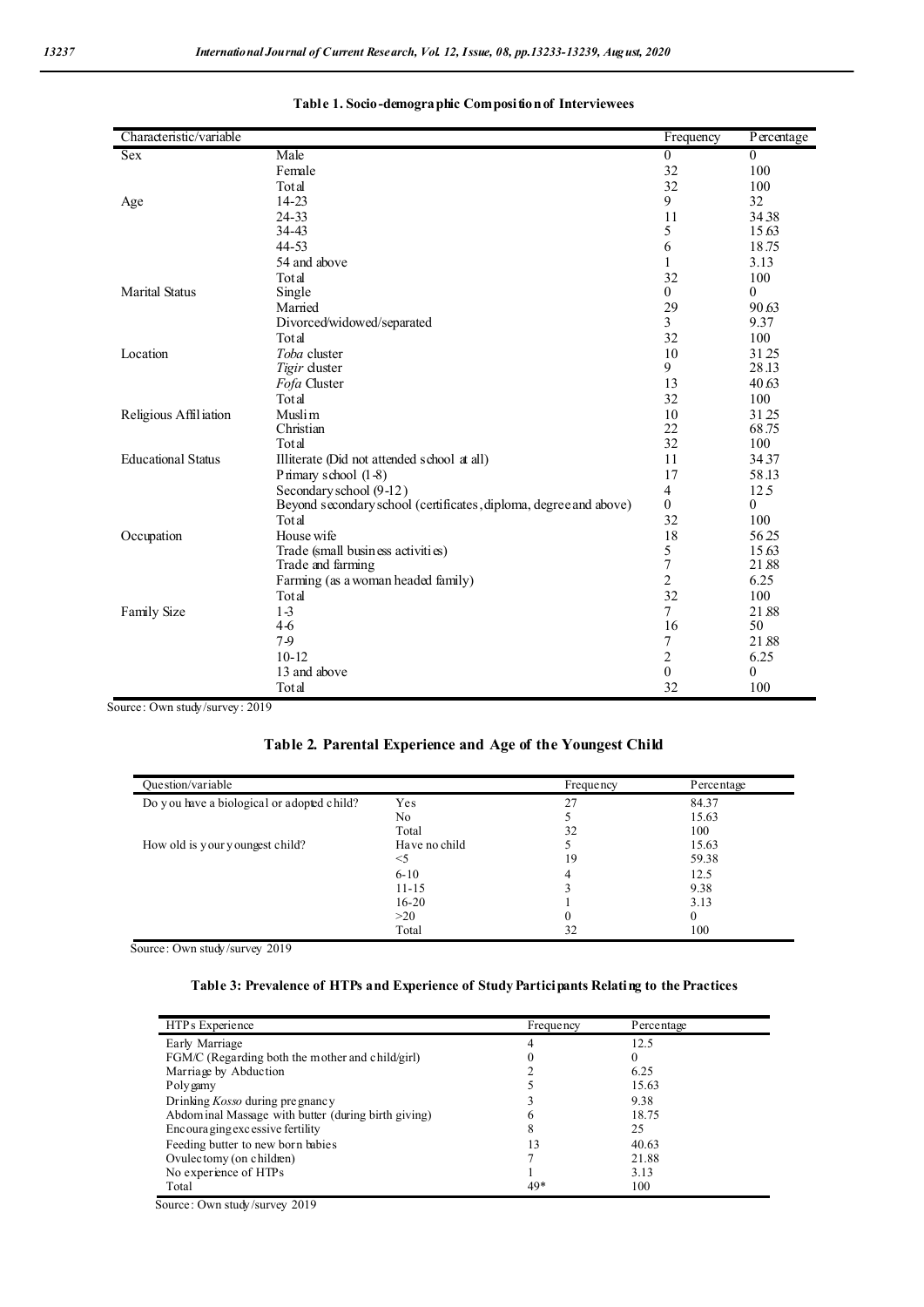| S/No. | HTPs Type                                             | Justification of Study Participants/Interviewees                               |
|-------|-------------------------------------------------------|--------------------------------------------------------------------------------|
|       | Feeding butter to a child                             | For energy, strength and growth;                                               |
|       |                                                       | Because it is customary practice transmitted from generation to generation     |
|       |                                                       | (culturally supported);                                                        |
|       |                                                       | Serve as food:                                                                 |
|       |                                                       | For steady and healthy growth; and                                             |
|       |                                                       | When the baby is not able to use breastfeed                                    |
|       | Massaging the abdomen of a pregnant women with butter | Easing labor/birth giving/delivery                                             |
|       | Early marriage                                        | Because we love each other.                                                    |
|       |                                                       | Family order/desire                                                            |
|       |                                                       | Meager/deteriorated economic status of parents                                 |
|       | Polygamous marriage                                   | It is supported by religion;                                                   |
|       |                                                       | The husband wanted to have another additional wife                             |
|       |                                                       | Seasonal/tem porary separation/departure of husband for the sake of income     |
|       |                                                       | generation/work.                                                               |
| 5     | Marriage by abduction                                 | Because it is not always dangerous. Even if I am married by abduction, I did   |
|       |                                                       | not suffer from lasting problems.                                              |
| 6     | Home delivery                                         | Shyness to modern delivery                                                     |
|       |                                                       | Transportation and preparation problems                                        |
|       |                                                       | Attitudinal problems                                                           |
|       | Ovulectomy                                            | To avoid frequent infection of the ovule                                       |
|       |                                                       | It is just a customary practice (It has been done by our parents/grandparents) |
| 8     | <b>FGM</b>                                            | FGM is not supported in Yem (it is not just culturally supported)              |

#### **Table 4: Reasons Given for Different Types of HTPs**

Source: Own survey/study 2019

However violence against women and girls is also sometimes happening in the study area. The following is a direct quote taken from a police officer at *Tigir* administrative cluster.

*There are around 2500 people and 555 households in this kebele. Violence against women and girls is a worrisome issue. From instance from the period 2010 E.C to 2011 E.C., three cases of rape happened. Girls are raped while returning home from school. Many young boys are out of their parents' guidance. There is also some kind of child neglect. Some children are seen to move here and there the whole day without any purpose.* 

**Polygamy:** This type of HTPs is noticed sometimes in the area. Those who are engaged in this type of marital arrangement provide a number of reasons. Husbands see it as a prestigious thing. They also use it as a mechanism of transferring accumulated wealth to number of children and grand children.

These people want to have number of children as much as possible. In the most recent time, some men are seen to engage in polygamous marriage because they are losing the close companion and support of their elder children due to education and trading activities in distant urban centers. Polygamous marriage is discouraged by Christian religious leaders, while community leaders tolerate the practice. Also, in the survey 15.63% of the study participants in the structured interview reported to have practiced polygamy.

**Other HTPs Forms:** *Ovulectomy (Entil masqoret):* According to information gained from FGDs and KIIs, this practice happens sometimes in the community. It is performed very traditionally with unclean materials made o f woods like bamboo tree. It is applied on children below one year age. It is performed by traditional h ealers thinking that the child would suffer from tonsillitis otherwise. After cutting the child's ovule, butter is used as a t reatment to the wound. The problem is that sometimes the butter might be unhygienic.

*Dowry and Excessive Feasting:* Excessive amount of money given in the form of dowry to the family of bride is also sometimes witnessed in our locality. In most cases, up to 12,000 birr is given. Even if the money is mostly used for fulfilling home materials and/or equipments for the newly formed family, it causes economic crisis to the groom and his family. In some cases, a farming Oxen is sold for such purposes. T his in turn makes families of the groom unable to undertake farming activities. One key informant from Yem Special Woreda Culture and Tourism Department clarified the issue as follows.

*During marital ceremonies, there is excessive feasting that do not consider the economic status of event organizers. Such extravagant expenditure of resources is also manifested at religious death memorials like Tezikar. Related with death funeral ceremonies, community members also spend a number of days quitting farming and other livelihood activities. The amount of money spent to buy arequi-local liquor for funeral ceremony attendants is also unnecessary expense that harms the economic and social standing of the local community.* 

**Local Justifications Given for Different Types of HTPs:**  The following table summarizes the locally contextualized justifications given for some types of Harmful practices in the study area. The data were collected using structured interview schedule/guideline, which were post coded according to patterns.

#### **Conclusion and Recommendation**

**Conclusion:** The data and discussions showed that HTPs that affect children, particularly ' feeding butter to babies' are found to be more prevalent as compared to other forms. T his practice could have a number of health related impacts on babies. HTPs such as child/early marriage are nowadays becoming less prevalent as compared to the p ast times based our data and discussions implications. However, this particular h armful practice is gaining changes in its form and mode of operation, since very young girls are sometimes engaging in sexual and marital relationships with usually